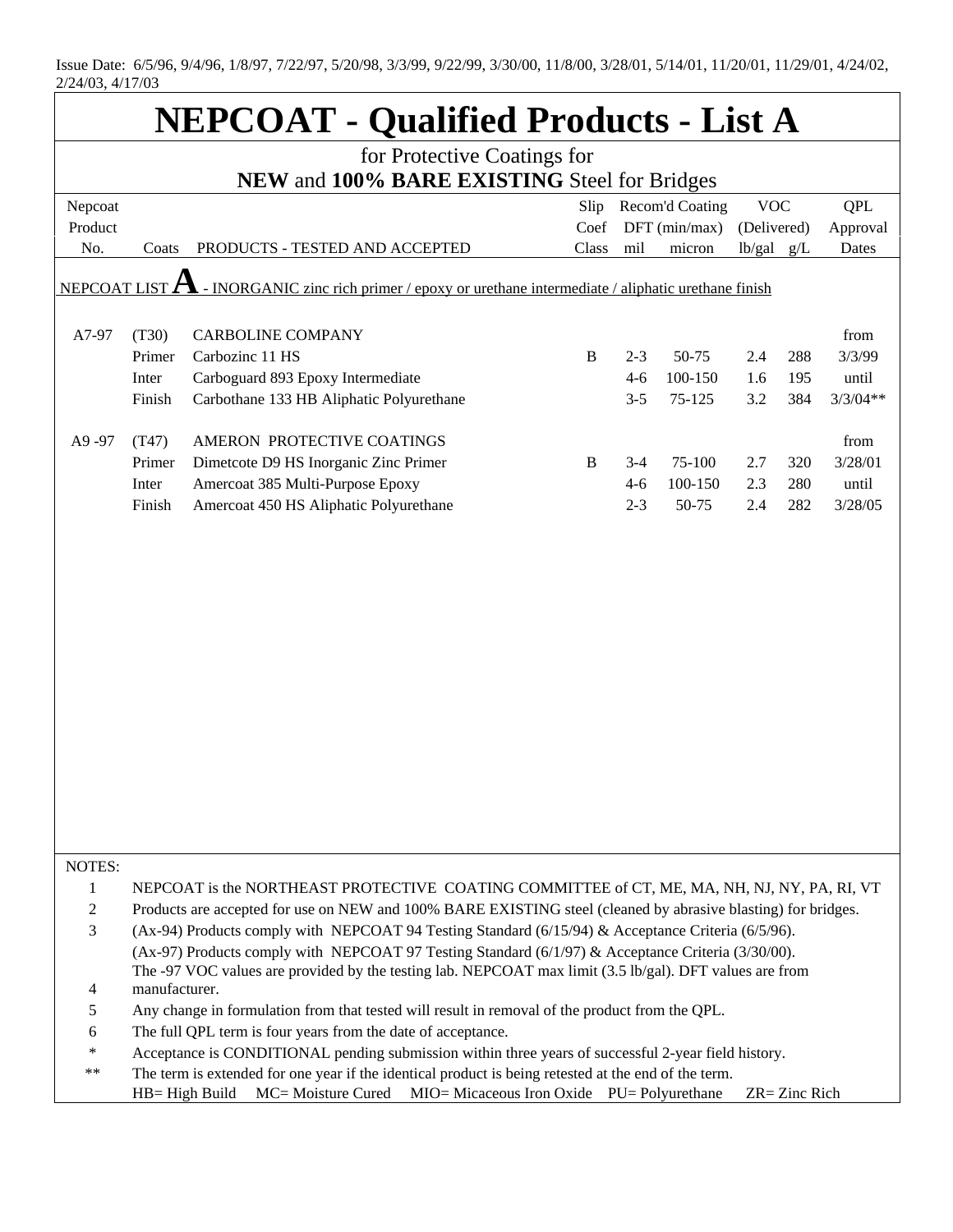Issue Date: 6/5/96, 9/4/96, 1/8/97, 7/22/97, 5/20/98, 3/3/99, 9/22/99, 3/30/00, 11/8/00, 3/28/01, 5/14/01, 11/20/01, 11/29/01, 4/24/02, 2/24/03, 4/17/03

| <b>NEPCOAT - Qualified Products - List B</b>                                                                 |                                                                                                                                                                                                              |                                                                       |              |                  |               |                |            |                 |  |
|--------------------------------------------------------------------------------------------------------------|--------------------------------------------------------------------------------------------------------------------------------------------------------------------------------------------------------------|-----------------------------------------------------------------------|--------------|------------------|---------------|----------------|------------|-----------------|--|
| for Protective Coatings for                                                                                  |                                                                                                                                                                                                              |                                                                       |              |                  |               |                |            |                 |  |
| NEW and 100% BARE EXISTING Steel for Bridges                                                                 |                                                                                                                                                                                                              |                                                                       |              |                  |               |                |            |                 |  |
| Nepcoat                                                                                                      | Recom'd Coating<br>Slip                                                                                                                                                                                      |                                                                       |              |                  | <b>VOC</b>    |                | <b>QPL</b> |                 |  |
| Product                                                                                                      |                                                                                                                                                                                                              |                                                                       | Coef         |                  | DFT (min/max) | (Delivered)    |            | Approval        |  |
| No.                                                                                                          | Coats                                                                                                                                                                                                        | PRODUCTS - TESTED AND ACCEPTED                                        | Class        | mil              | micron        | $lb/gal$ $g/L$ |            | Dates           |  |
| В<br>- ORGANIC zinc rich primer / epoxy or urethane intermediate / aliphatic urethane finish<br>NEPCOAT LIST |                                                                                                                                                                                                              |                                                                       |              |                  |               |                |            |                 |  |
|                                                                                                              |                                                                                                                                                                                                              |                                                                       |              |                  |               |                |            |                 |  |
| B7-97                                                                                                        | (T31)                                                                                                                                                                                                        | <b>CARBOLINE COMPANY</b>                                              |              |                  |               |                |            | from            |  |
|                                                                                                              | Primer                                                                                                                                                                                                       | Carbozinc 859 Zinc Rich Epoxy Primer                                  | B            | $3 - 5$          | 75-125        | 2.7            | 325        | 2/18/99         |  |
|                                                                                                              | Inter                                                                                                                                                                                                        | Carboguard 888 Epoxy Intermediate                                     |              | $3 - 5$          | 75-125        | 2.8            | 330        | until           |  |
|                                                                                                              | Finish                                                                                                                                                                                                       | Carbothane 133 HB Aliphatic Polyurethane                              |              | $3 - 5$          | 75-125        | 3.2            | 384        | $2/18/04**$     |  |
|                                                                                                              |                                                                                                                                                                                                              |                                                                       |              |                  |               |                |            |                 |  |
| B8-97*                                                                                                       | (T42)                                                                                                                                                                                                        | XYMAX COATINGS                                                        |              |                  | 75-100        |                |            | from<br>3/28/01 |  |
|                                                                                                              | Primer<br>Inter                                                                                                                                                                                              | MonoZinc ME III Moisture Cured Primer<br>MonoFerro PUR Moisture Cured | $\, {\bf B}$ | $3-4$<br>$3 - 4$ | 75-100        | 3.0<br>2.2     | 360<br>270 | until           |  |
|                                                                                                              | Finish                                                                                                                                                                                                       |                                                                       |              | $2 - 3$          | 50-75         | 3.0            | 362        | 3/28/04         |  |
|                                                                                                              |                                                                                                                                                                                                              | Bridge Finish MIO Moisture Cured Topcoat                              |              |                  |               |                |            |                 |  |
| B9-97*                                                                                                       | (T45)                                                                                                                                                                                                        | <b>SHERWIN WILLIAMS</b>                                               |              |                  |               |                |            | from            |  |
|                                                                                                              | Primer                                                                                                                                                                                                       | Zinc Clad III HS                                                      | $\, {\bf B}$ | $3 - 5$          | 75-125        | 2.8            | 330        | 3/28/01         |  |
|                                                                                                              | Inter                                                                                                                                                                                                        | Macropoxy 646                                                         |              | $5 - 10$         | 125-250       | 1.9            | 230        | until           |  |
|                                                                                                              | Finish                                                                                                                                                                                                       | Acrolon 218 Acrylic                                                   |              | $3-6$            | 75-150        | 3.3            | 400        | 3/28/04         |  |
| B10-97*                                                                                                      |                                                                                                                                                                                                              | M.A.B. INDUSTRIAL COATINGS                                            |              |                  |               |                |            | from            |  |
|                                                                                                              | (T49)<br>Primer                                                                                                                                                                                              | Ply-Tile Epoxy Organic Zinc Primer                                    | A            | $2.5 - 3.5$      | 63-88         | 3.5            | 420        | 3/28/01         |  |
|                                                                                                              | Inter                                                                                                                                                                                                        | Ply-Mastic Epoxy                                                      |              | $5 - 7$          | 125-175       | 1.3            | 150        | until           |  |
|                                                                                                              | Finish                                                                                                                                                                                                       | Ply-Thane 890 HS                                                      |              | $2 - 6$          | 50-150        | 2.6            | 310        | 3/28/04         |  |
|                                                                                                              |                                                                                                                                                                                                              |                                                                       |              |                  |               |                |            |                 |  |
| B11-97*                                                                                                      |                                                                                                                                                                                                              | AMERON PROTECTIVE COATINGS                                            |              |                  |               |                |            | from            |  |
|                                                                                                              | Primer                                                                                                                                                                                                       | Amercoat 430 Moisture Cured ZR Polyurethane Primer                    | B            | $3 - 4$          | 75-100        | 3.0            | 360        | 3/28/01         |  |
|                                                                                                              | Inter                                                                                                                                                                                                        | Amercoat 433 MC Polyurethane Intermediate w/ MIO                      |              | $3-4$            | 75-100        | 2.2            | 270        | until           |  |
|                                                                                                              | Finish                                                                                                                                                                                                       | Amercoat 434 MC Aliphatic PU Topcoat w/ MIO                           |              | $2 - 3$          | 50-75         | 3.0            | 362        | 3/28/04         |  |
| <b>NOTES:</b>                                                                                                |                                                                                                                                                                                                              |                                                                       |              |                  |               |                |            |                 |  |
| $\mathbf{1}$                                                                                                 |                                                                                                                                                                                                              |                                                                       |              |                  |               |                |            |                 |  |
| $\boldsymbol{2}$                                                                                             | NEPCOAT is the NORTHEAST PROTECTIVE COATING COMMITTEE of CT, ME, MA, NH, NJ, NY, PA, RI, VT<br>Products are accepted for use on NEW and 100% BARE EXISTING steel (cleaned by abrasive blasting) for bridges. |                                                                       |              |                  |               |                |            |                 |  |
| 3                                                                                                            | (Ax-94) Products comply with NEPCOAT 94 Testing Standard (6/15/94) & Acceptance Criteria (6/5/96).                                                                                                           |                                                                       |              |                  |               |                |            |                 |  |
|                                                                                                              | (Ax-97) Products comply with NEPCOAT 97 Testing Standard $(6/1/97)$ & Acceptance Criteria (3/30/00).                                                                                                         |                                                                       |              |                  |               |                |            |                 |  |
|                                                                                                              | The -97 VOC values are provided by the testing lab. NEPCOAT max limit (3.5 lb/gal). DFT values are from                                                                                                      |                                                                       |              |                  |               |                |            |                 |  |
| 4                                                                                                            | manufacturer.                                                                                                                                                                                                |                                                                       |              |                  |               |                |            |                 |  |
| 5                                                                                                            | Any change in formulation from that tested will result in removal of the product from the QPL.                                                                                                               |                                                                       |              |                  |               |                |            |                 |  |
| 6                                                                                                            | The full QPL term is four years from the date of acceptance.                                                                                                                                                 |                                                                       |              |                  |               |                |            |                 |  |
| $\ast$                                                                                                       | Acceptance is CONDITIONAL pending submission within three years of successful 2-year field history.                                                                                                          |                                                                       |              |                  |               |                |            |                 |  |
| $***$                                                                                                        | The term is extended for one year if the identical product is being retested at the end of the term.                                                                                                         |                                                                       |              |                  |               |                |            |                 |  |
| MIO= Micaceous Iron Oxide PU= Polyurethane<br>HB= High Build<br>MC= Moisture Cured<br>ZR= Zinc Rich          |                                                                                                                                                                                                              |                                                                       |              |                  |               |                |            |                 |  |